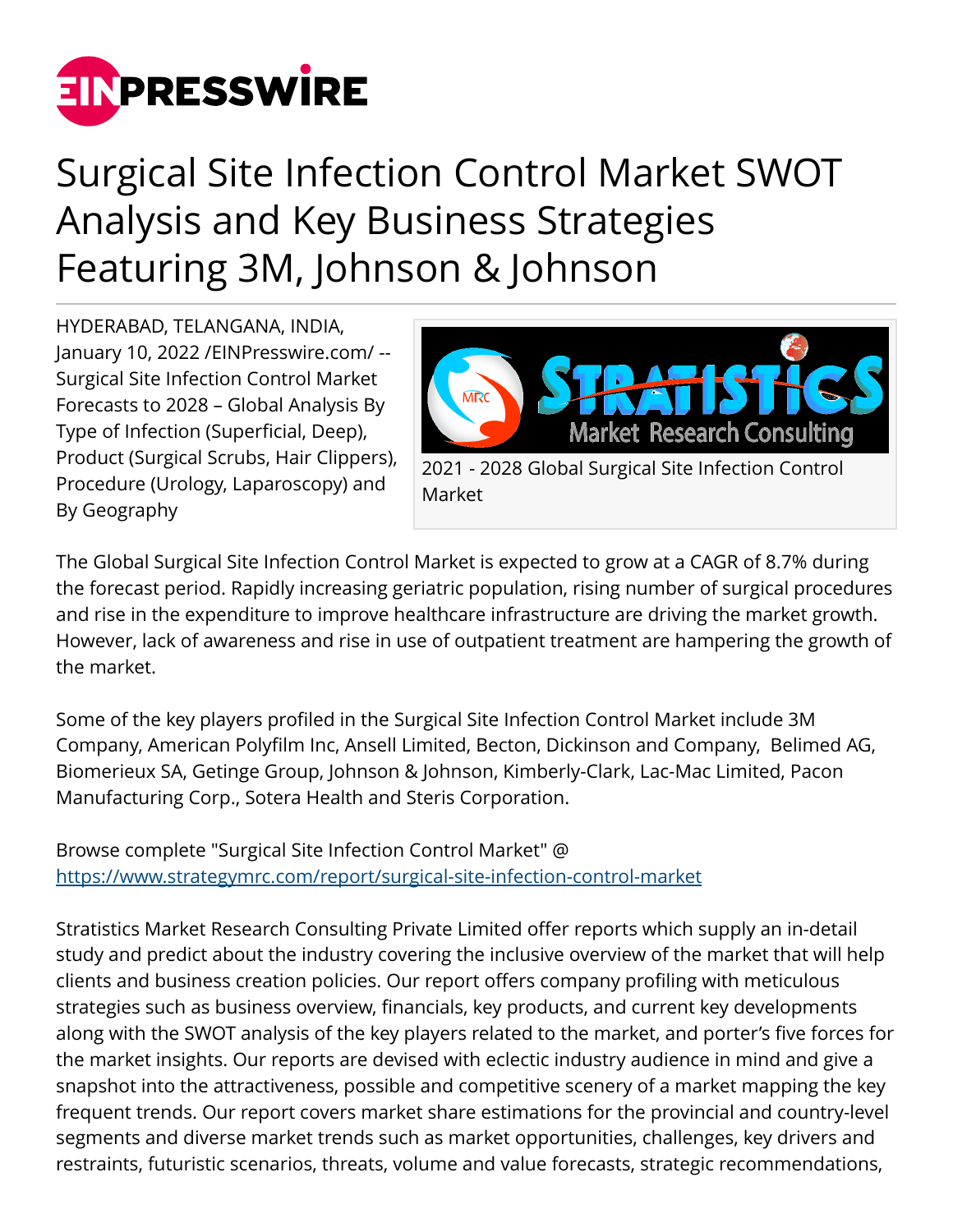covid-19 impact, and various investment opportunities for the producers operating in the global and regional markets. The reports are constantly updated every year and revised by team of research experts, so that it will reflect the current trends and information, and making sure that all trends and insight are captured and analyzed in a single report.

Request a Sample of this Surgical Site Infection Control Market - Global Market Outlook (2020- 2028) @ [https://www.strategymrc.com/report/surgical-site-infection-control-market/request](https://www.strategymrc.com/report/surgical-site-infection-control-market/request-sample)[sample](https://www.strategymrc.com/report/surgical-site-infection-control-market/request-sample)

We offer market estimations, forecasts, regional segmentation for the market which covers the world's largest economies, and CAGR of any prominent country in the report as per the client's interest. We have high experience in research and consulting for diverse industry domains to supply to the requirements of both individual and corporate clients. Our research teams are a permutation of shrewd experience and young exuberance that reflects in the quality of the work. Our report provides data information related to the strategic initiatives such as partnerships, mergers, acquisitions, collaborations, expansions, agreements, product launches, and joint ventures for the foremost companies on a regional scale for the assorted markets in the industries. Our experienced consulting team uses proprietary data sources and different tools and methods to collect and analyze the information and is their mettle and stance towards providing the best to our clients that makes the reports be prominent.

Browse the latest market research reports by Stratistics MRC:

Fermenters Market Forecasts to 2028 – Global Analysis By Process (Batch, Continuous), Mode of Operation (Stainless-Steel, Glass), Application (Food, Beverage) and By Geography

Teeth Whitening Market Forecasts to 2028 – Global Analysis By Product (Whitening Gels and Strips, Whitening Toothpaste), Composition (Bleaching Agents, Non-Bleaching Agents), Application (At-Home, In-Office) and By Geography

Creatinine Measurement Market Forecasts to 2028 – Global Analysis By Product (Reagents, Kits), Test Type (Enzymatic, Jaffe's Kinetic), Sample (Blood/Serum, Urine), End User (Diagnostic Laboratories, Hospitals) and By Geography

## About Us:

StrategyMRC research reports and publications are routed to help clients to design their business models and enhance their business growth in the competitive market scenario. We have a strong team with hand-picked consultants including project managers, implementers, industry experts, researchers, research evaluators and analysts with years of experience in delivering the complex projects. We track 30+ industries and cover 800 market segments.

Contact Us: Stratistics Market Research Consulting